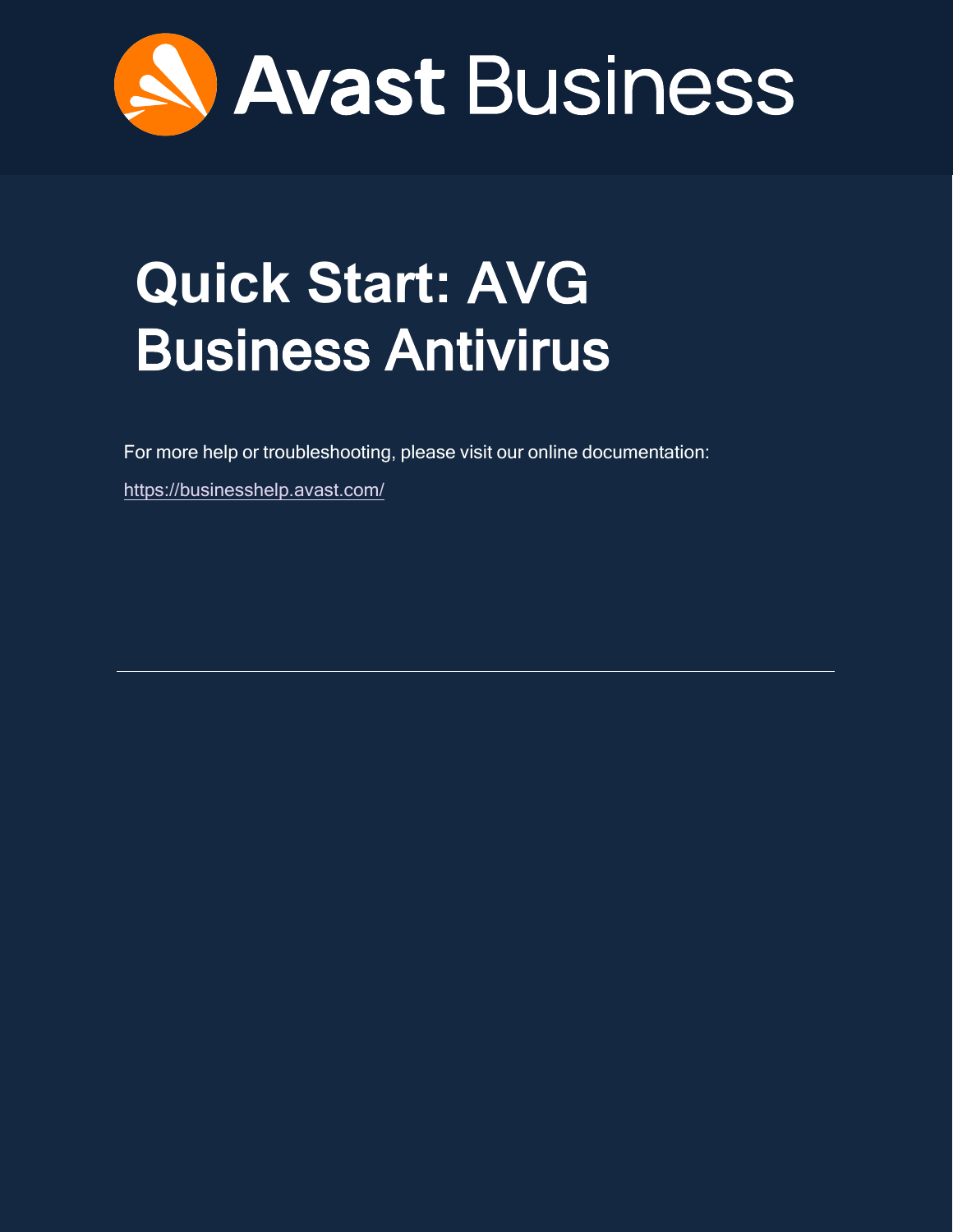## <span id="page-1-0"></span>Table of Contents

| Quick Start: AVG Business Antivirus <b>Manual Access Antivirus</b> 1                                      |  |
|-----------------------------------------------------------------------------------------------------------|--|
|                                                                                                           |  |
|                                                                                                           |  |
|                                                                                                           |  |
|                                                                                                           |  |
|                                                                                                           |  |
|                                                                                                           |  |
|                                                                                                           |  |
|                                                                                                           |  |
|                                                                                                           |  |
| Installing AVG Business Antivirus on Devices <b>Multiples</b> Anti-American State of State State State St |  |
|                                                                                                           |  |
|                                                                                                           |  |
|                                                                                                           |  |
|                                                                                                           |  |
|                                                                                                           |  |
|                                                                                                           |  |
|                                                                                                           |  |
| Antivirus Components by Product License <b>Manual Antivirus Components</b> 9                              |  |
|                                                                                                           |  |
|                                                                                                           |  |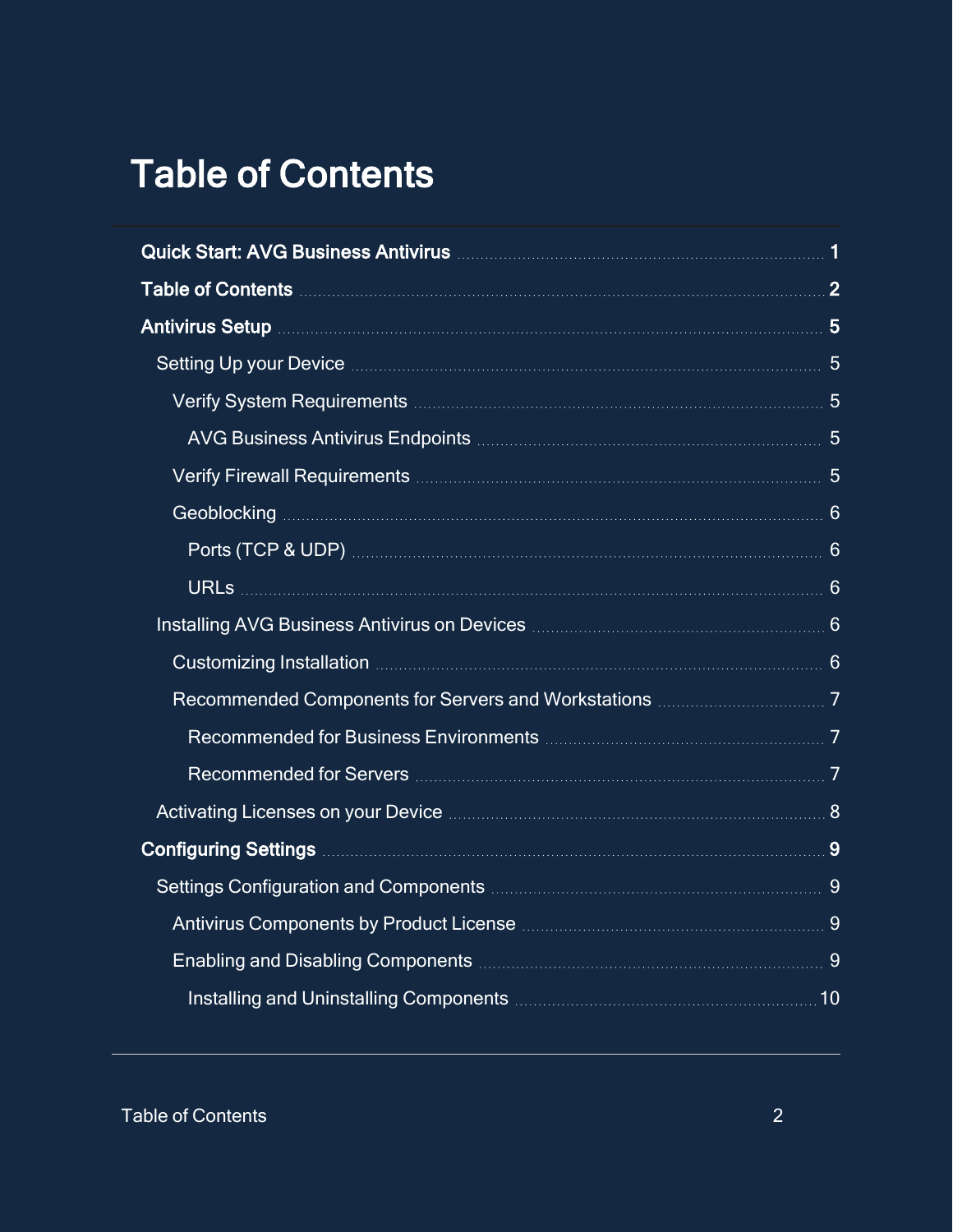| Configuring Exclusions <b>Configuring Exclusions Configuring Exclusions</b>      | 11  |
|----------------------------------------------------------------------------------|-----|
|                                                                                  | .11 |
|                                                                                  | 11  |
|                                                                                  | 11  |
| Configuring Automatic Updates <b>Material Configurer Automatic Properties</b>    | 12  |
| Configuring Automatic Updates <b>Manual Accord Configuring Automatic Updates</b> | 12  |
|                                                                                  | 12  |
|                                                                                  | 13  |
|                                                                                  | 13  |
| Sensitivity                                                                      | 13  |
| <b>Scan Areas</b>                                                                | 14  |
| <b>Packers and Archives</b>                                                      | 14  |
| <b>File Types</b>                                                                | 14  |
| <b>Exceptions</b>                                                                | 15  |
|                                                                                  | 16  |
| Sensitivity                                                                      | 16  |
| <b>Packers and Archives</b>                                                      | 16  |
| <b>File Types</b>                                                                | 16  |
|                                                                                  | 17  |
| Sensitivity                                                                      | 17  |
| <b>Packers and Archives</b>                                                      | 18  |
| <b>File Types</b>                                                                | 18  |
|                                                                                  | 19  |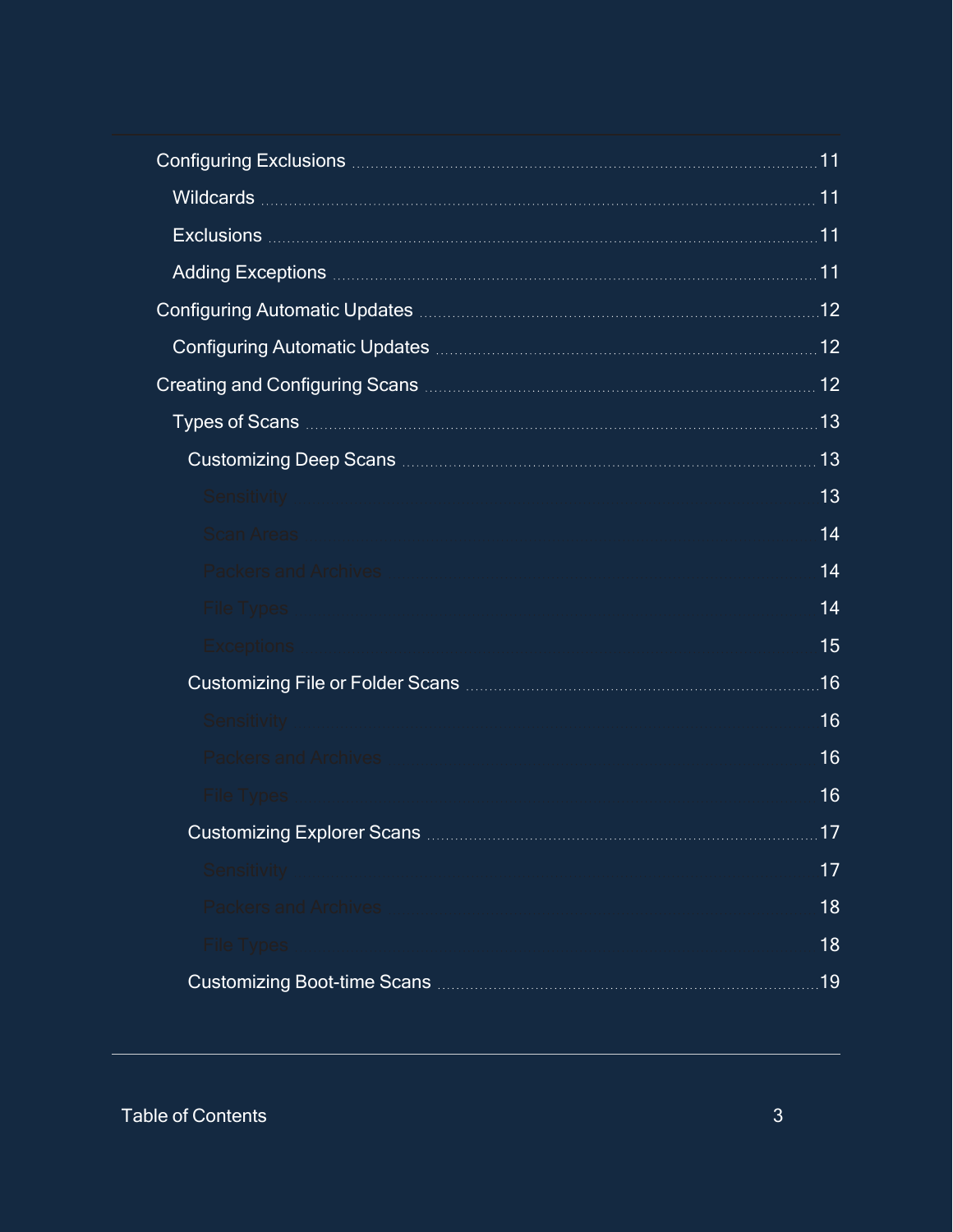| <b>Glossary</b><br>. |  |
|----------------------|--|
|                      |  |
|                      |  |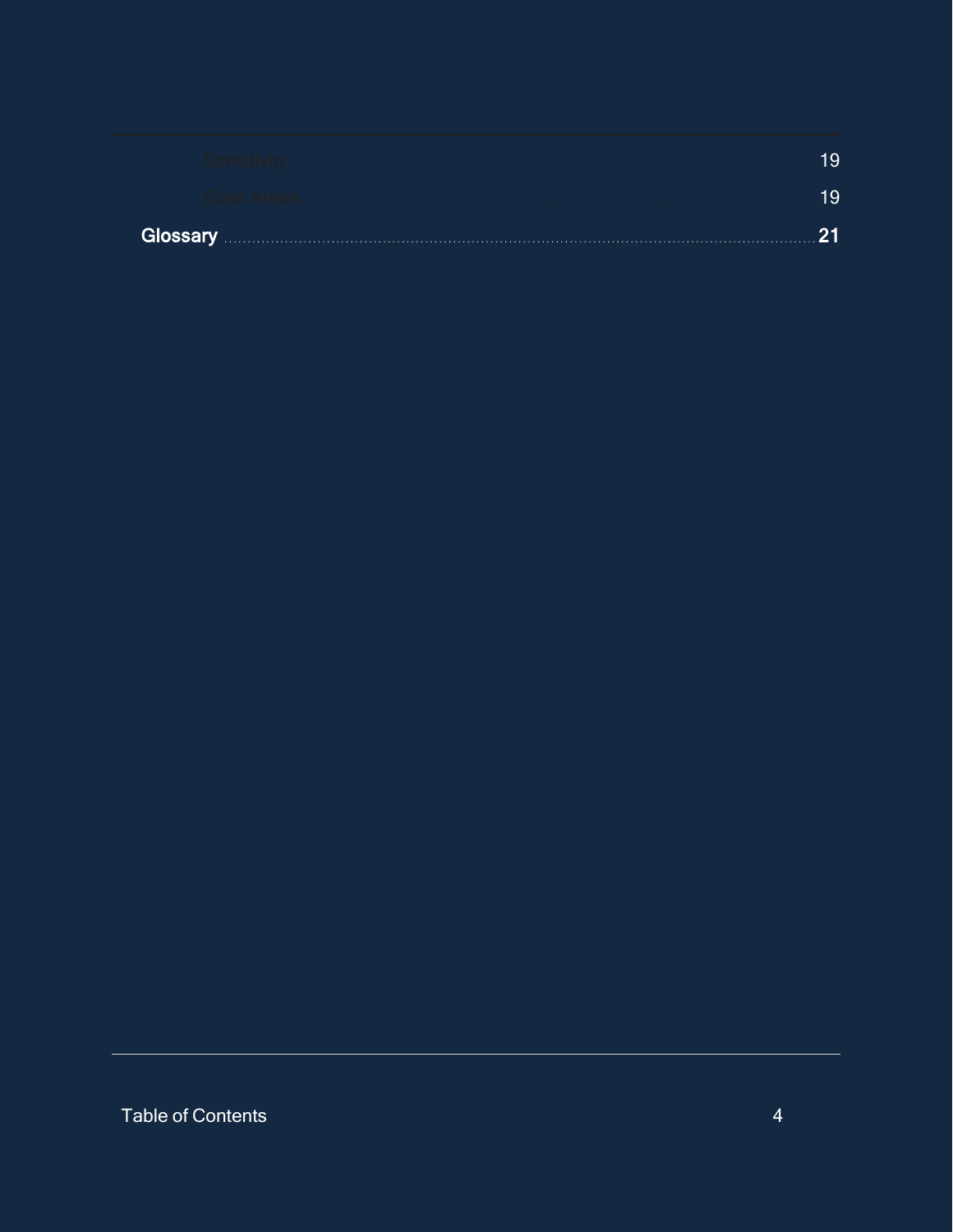## <span id="page-4-1"></span><span id="page-4-0"></span>Antivirus Setup

## <span id="page-4-2"></span>Setting Up your Device

## Verify System Requirements

## <span id="page-4-3"></span>AVG Business Antivirus Endpoints

## Windows:

- $11 x64$ ,  $x86$
- $\cdot$  10 all versions except Mobile and IoT Core Edition x64, x86
- 8/8.1 all versions except RT and Starter Edition  $x64$ ,  $x86$
- $\cdot$  7 SP1 requires KB3033929requiresKB3033929 x64, x86
- Server 2022, 2019, 2016, 2012 any edition with latest service pack excluding Server Core — x64
- $\cdot$  Server 2008 R2 requires KB3033929requiresKB3033929 x64
- Small Business Server 2011 x64

### Supported applications:

- <sup>l</sup> Exchange Server 2022, 2019, 2016, 2013, 2010
- SharePoint Server 2019, 2016, 2012, 2010
- <span id="page-4-4"></span>• SharePoint Services 3.0 and higher

## Verify Firewall Requirements

For overall functionality, and to enable the Antivirus clients to authenticate/update, you must allow certain ports and URL addresses through your Firewall or Proxy Server.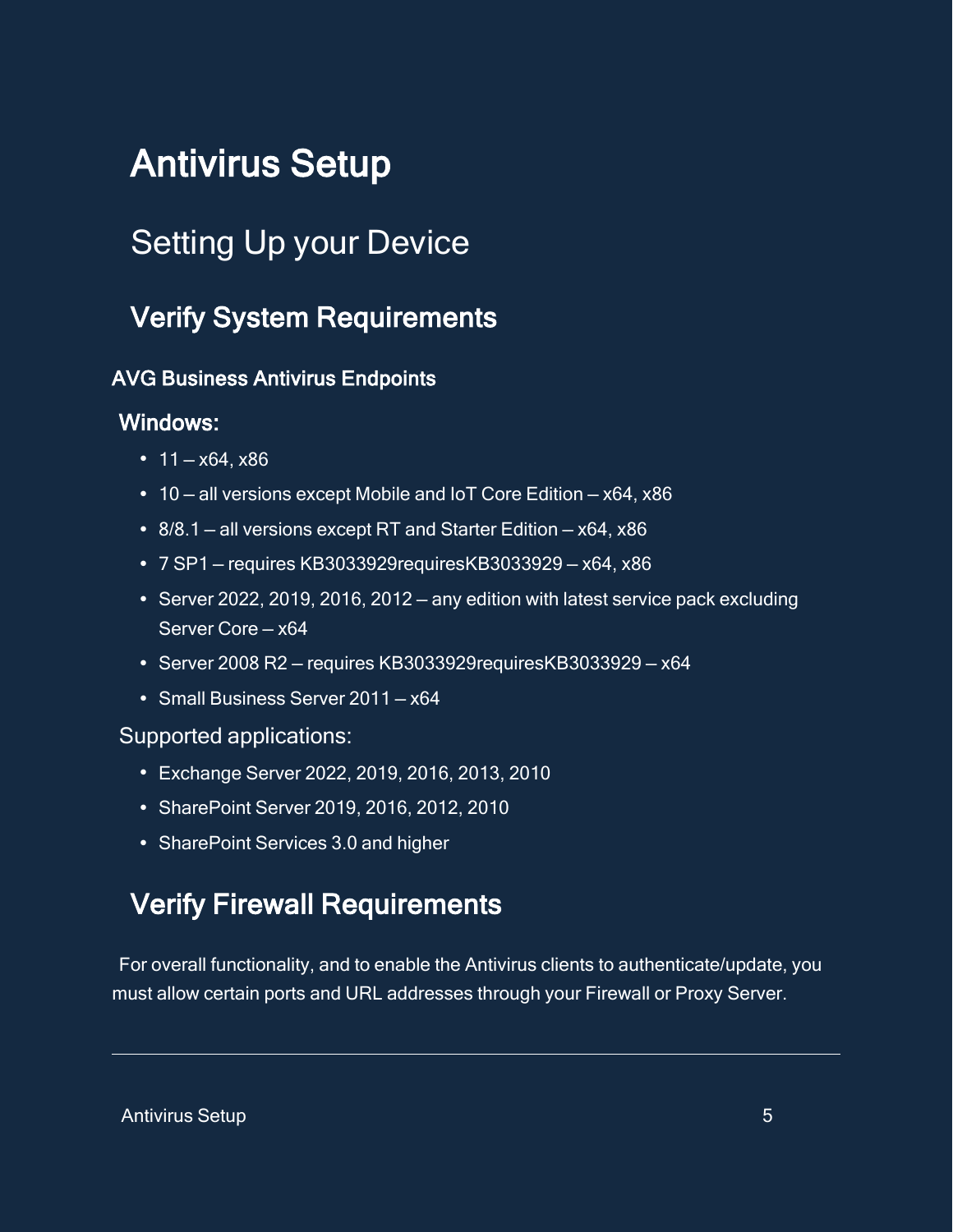## <span id="page-5-0"></span>**Geoblocking**

AVG web services are hosted in many countries around the world. Therefore, we do not recommend geoblocking in your firewall settings.

If geoblocking is necessary, we recommend you set URL Allow rules to supercede geoblocking, so AVG traffic can still be allowed.

## <span id="page-5-1"></span>Ports (TCP & UDP)

<span id="page-5-2"></span>• 80 - Internet Vulnerability Checks and Feature Updates

## URLs

- \*.avast.com
- \*.avg.com
- <span id="page-5-3"></span>• \*.avcdn.net

## Installing AVG Business Antivirus on Devices

For unmanaged AVG Business Antivirus, you can download the installer from <https://www.avg.com/en-us/installation-files-business>. On the Business tab, select the installer for the Antivirus version you have. When the installer is downloaded, you can run it on the device you would like to install Antivirus on.

## <span id="page-5-4"></span>Customizing Installation

- 1. Copy the installer file to a location accessible by the end device
- 2. Double-click on the installer file to run it
- 3. If asked to allow the application to make changes to your device, click Yes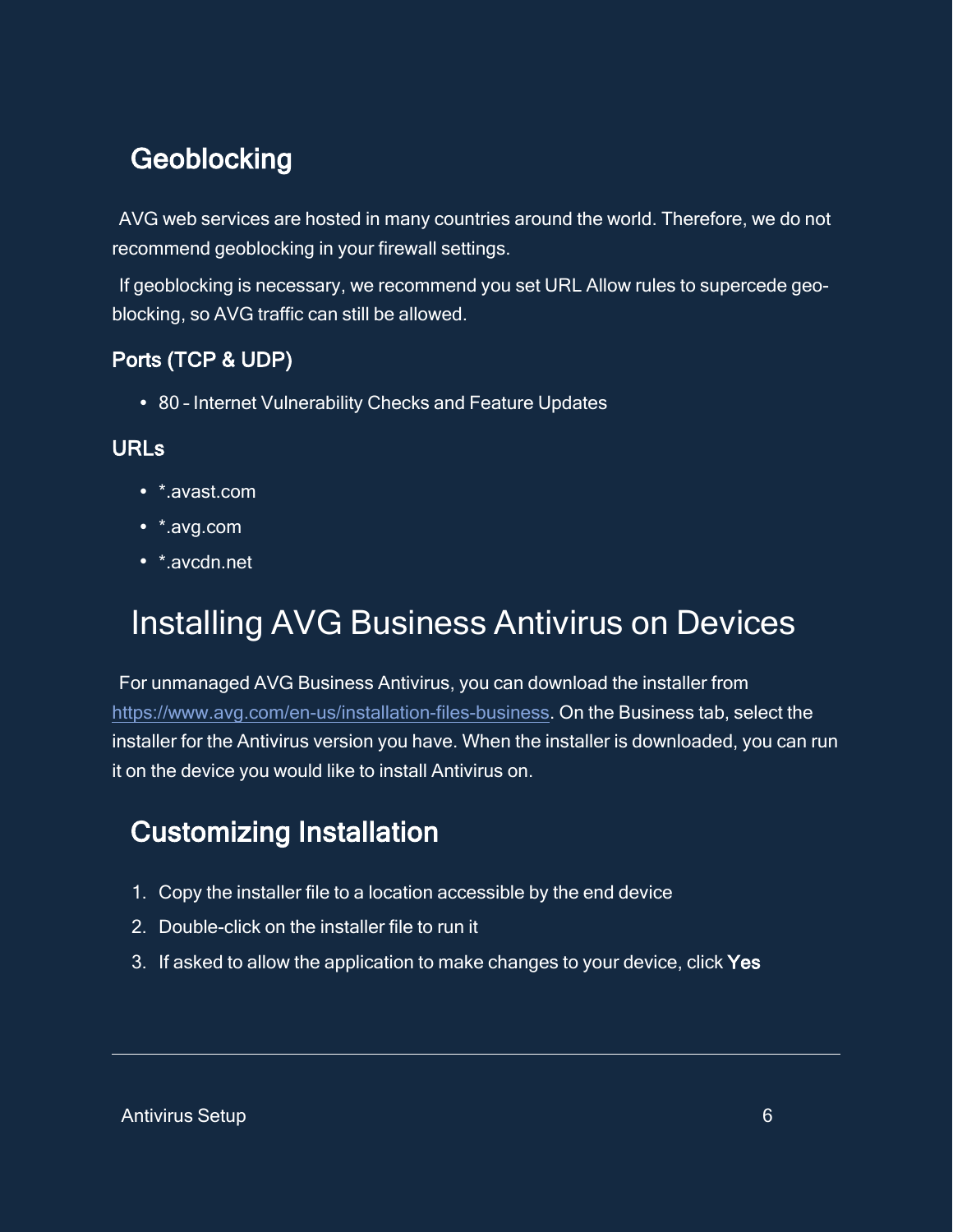- 4. Click Customize, then do one of the following:
	- Select Recommended protection to install all components
	- Select Minimal protection to install only File, Web, and Email Shield
	- Select Custom protection so you can check and uncheck the specific components you would like to install.
- 5. Click Install and wait while AVG Business Antivirus is installed on your device
- <span id="page-6-0"></span>6. When prompted, restart the device

## Recommended Components for Servers and Work-

## stations

A Business environment has different needs than those of consumers, and therefore certain components are not recommended for use in such a network even though they are available in AVG Business Antivirus.

## <span id="page-6-1"></span>Recommended for Business Environments

The following components should be uninstalled completely or disabled by setting the sliders to Off:

- Real Site
- Wi-Fi Inspector

If these components are not removed, you may encounter instability in the network, slower computer operation, or errors.

## <span id="page-6-2"></span>Recommended for Servers

The following components should be uninstalled completely or disabled on servers by setting the sliders to Off or by not installing them on the device entirely: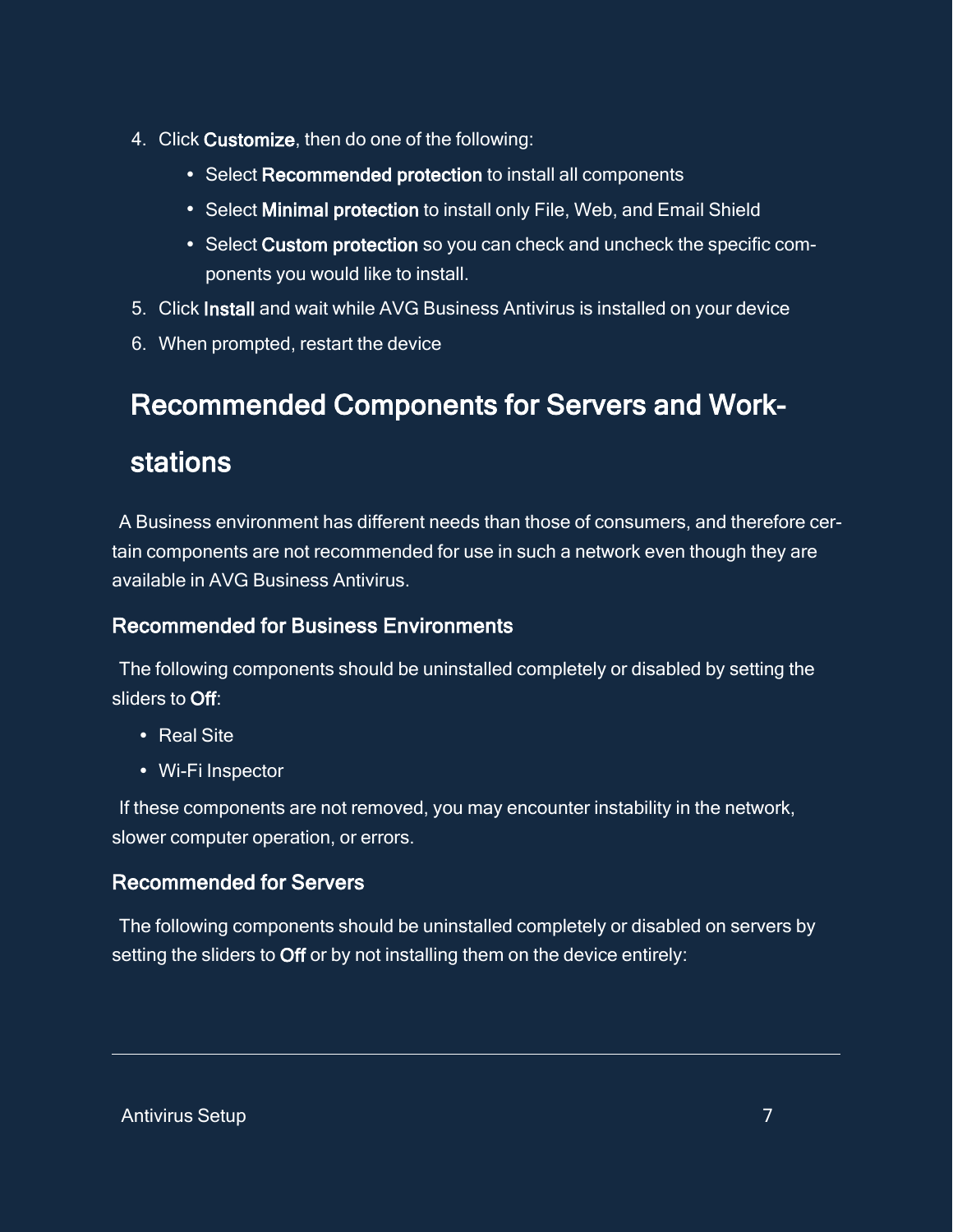- Web Shield
- <span id="page-7-0"></span>• Mail Shield

## Activating Licenses on your Device

You can activate your AVG Business Antivirus subscription after you have installed the program on your device(s).

- 1. Open the AVG Business Antivirus UI on the device
- 2. Click MyAVG or Menu
- 3. Click Enter activation code
- 4. Type in your activation code/wallet key, then click Enter
- 5. If necessary, confirm the details of your subscription and the involved components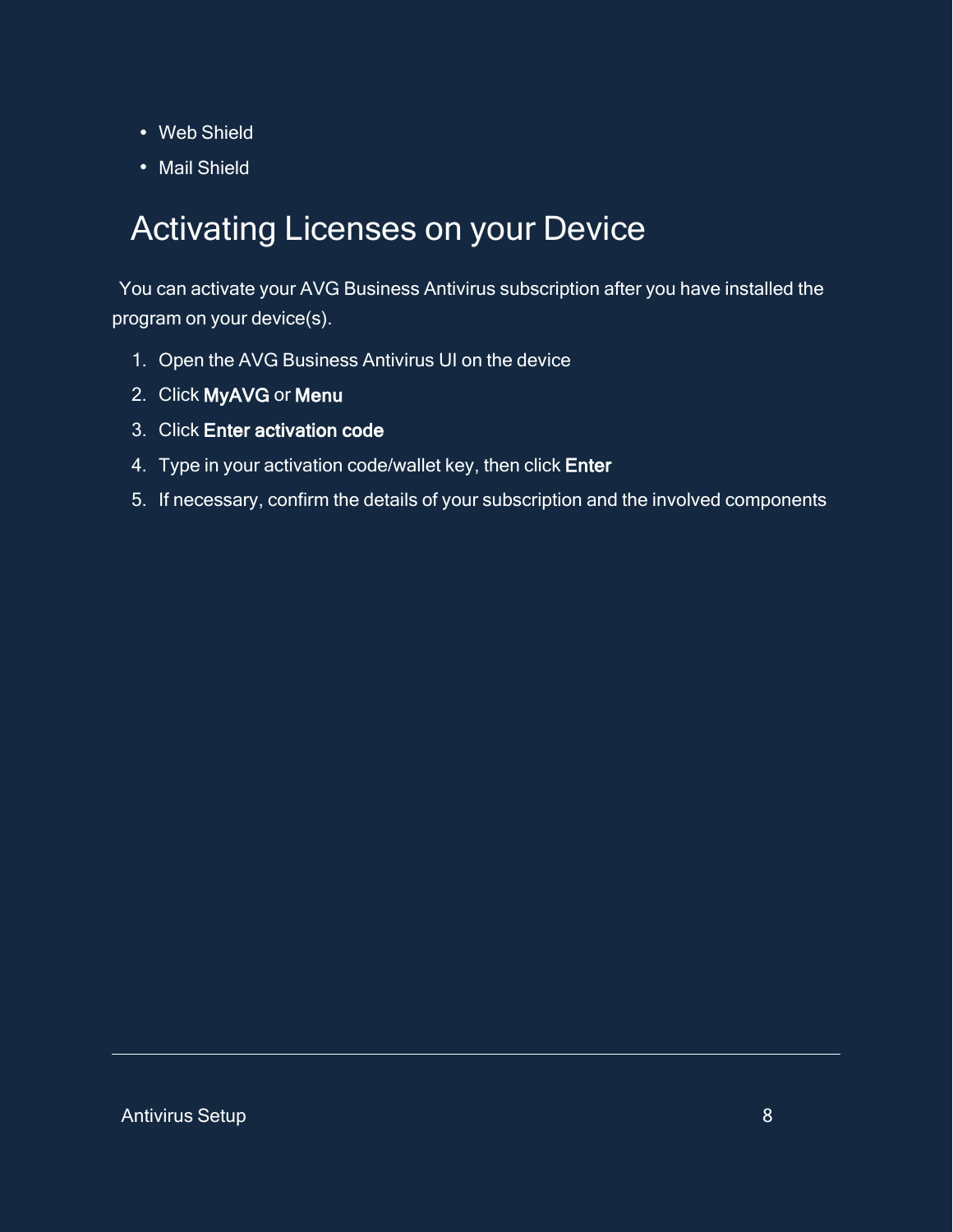## <span id="page-8-1"></span><span id="page-8-0"></span>Configuring Settings

## Settings Configuration and Components

<span id="page-8-2"></span>There are many components that come along with AVG Business Antivirus, both in the baseline Antivirus and in the additional versions.

|                          | <b>AVG Email</b> | <b>AVG File</b>          | <b>AVG</b>       | <b>AVG Internet</b>   |
|--------------------------|------------------|--------------------------|------------------|-----------------------|
| Component                |                  | Server Busi-Server Busi- | <b>Antivirus</b> | <b>Security Busi-</b> |
|                          | <b>ness</b>      | ness                     | <b>Business</b>  | ness                  |
| <b>File Shield</b>       | $\mathsf{X}$     | X                        | X                | X                     |
| <b>Web Shield</b>        |                  |                          | X                | X                     |
| <b>Email Shield</b>      |                  |                          | X                | X                     |
| <b>Anti-Spam</b>         | X                | $\sf X$                  |                  | X                     |
| <b>Enhanced Firewall</b> |                  |                          | X                | X                     |
| <b>Behavior Shield</b>   |                  |                          | X                | X                     |
| <b>Data Safe</b>         |                  |                          | X                | X                     |
| <b>Exchange</b>          | X                | $\sf X$                  |                  | X                     |
| <b>Sharepoint</b>        | X                | $\sf X$                  |                  | X                     |
| <b>Data Shredder</b>     |                  |                          | X                | X                     |

## Antivirus Components by Product License

## <span id="page-8-3"></span>Enabling and Disabling Components

Many of the shields and tools available in AVG Business Antivirus can be enabled or disabled on the device. This is especially useful if you are trying to install only a few of the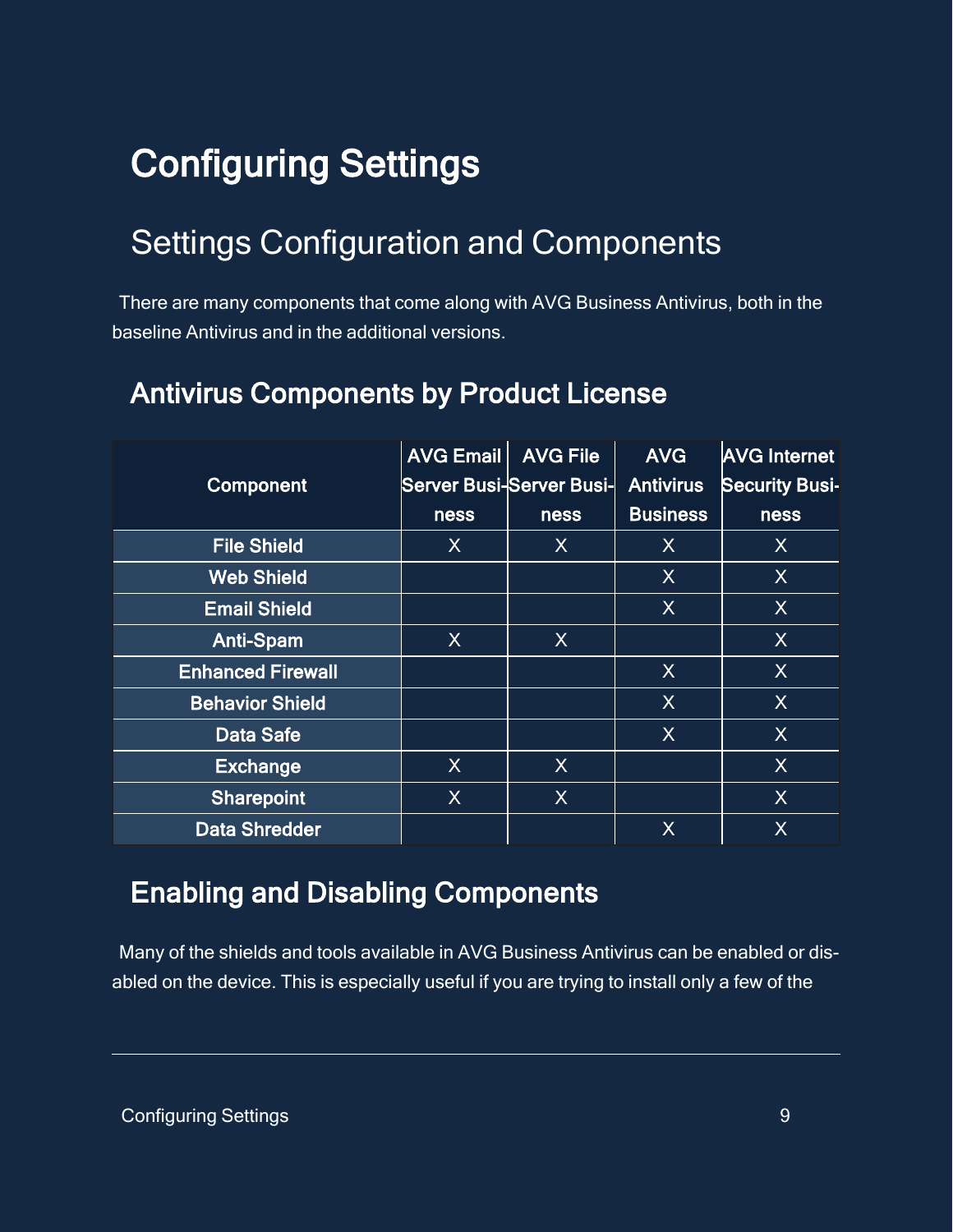components on a server, or just keeping your number of tools to a minimum.

- 1. Open the AVG Business Antivirus client UI
- 2. Click on the proper button for the component you are trying to enable or disable:
	- Computer: File Shield, Behavior Shield
	- Web & Email: Web Shield, Email Shield
	- Hacker Attacks: Enhanced Firewall
- 3. Beside the component you want to alter, do one of the following:
	- To enable the component, move the slider to On
	- To disable the component, move the slider to Off
- <span id="page-9-0"></span>4. If required, confirm your choice

## Installing and Uninstalling Components

Most Active Protection features are installed with AVG Business Antivirus, but these components can be uninstalled and reinstalled as needed via the Troubleshooting menu.

- 1. Open the AVG Business Antivirus client UI
- 2. Navigate to Menu ▸ Settings ▸ General ▸ Troubleshooting
- 3. Click Add/Modify Components
- 4. Beside the components you want to alter, do one of the following:
	- If the component is not yet installed, check the box beside it
	- If the component is already installed, uncheck the box beside it
- 5. Click Change to confirm once you are finished making your edits

For more details on configuring the various components available in the settings of AVG Business Antivirus, see [Configuring Settings in AVG Business Antivirus.](https://businesshelp.avast.com/Content/ArticleLists/AVG_Security/ConfiguringSettings.htm)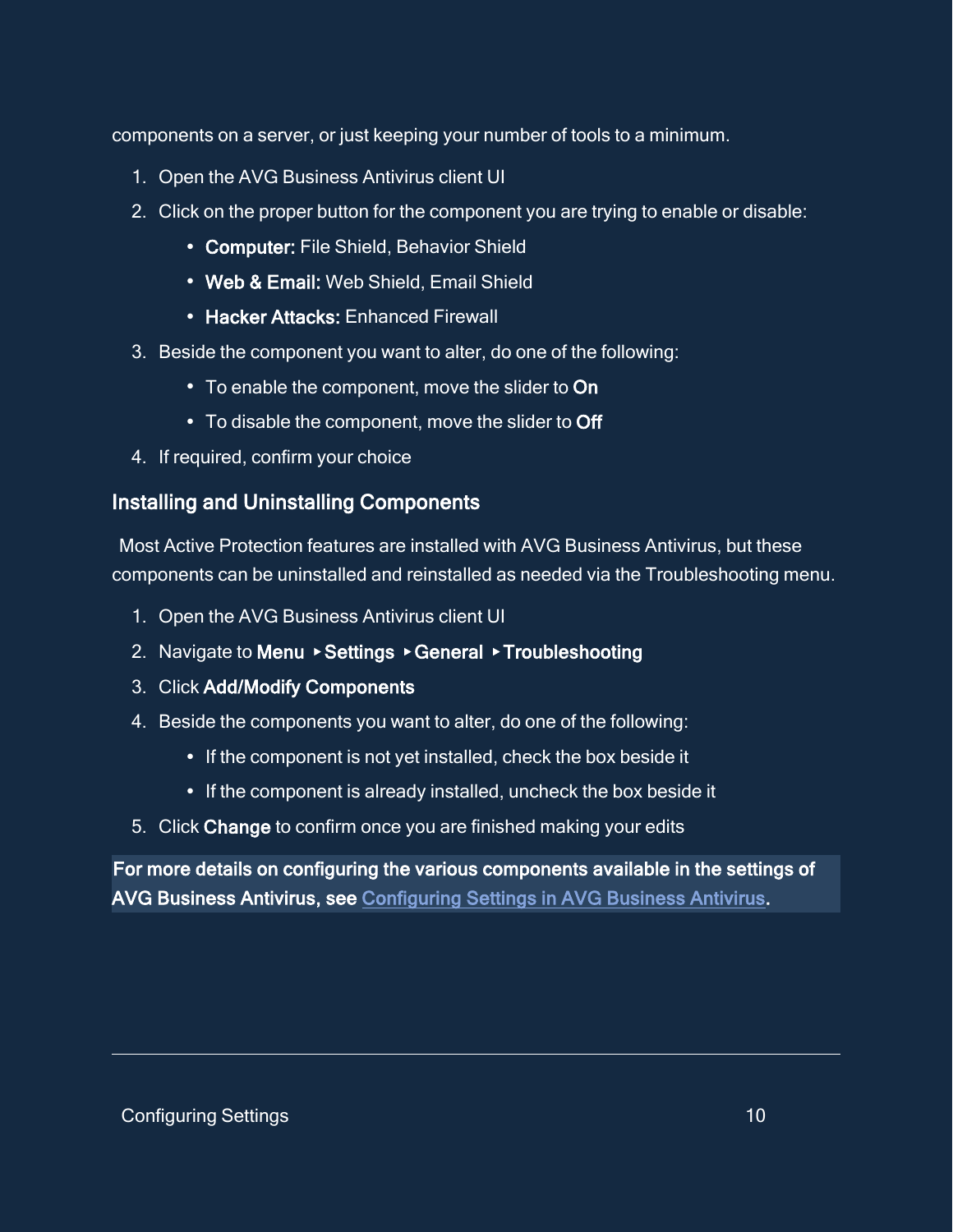## <span id="page-10-1"></span><span id="page-10-0"></span>Configuring Exclusions

## **Wildcards**

Many of the Shields and other components included in AVG Business Antivirus, as well as the main Antivirus itself, enable you to configure exclusions or block specific paths. Wildcards help when you do not know the exact file path or file name of files you want to include or exclude, or if you want to indicate multiple files in one path. Not all file paths allow the use of wildcards.

| <b>Character</b> | <b>Meaning</b>                                                       |  |  |  |  |
|------------------|----------------------------------------------------------------------|--|--|--|--|
|                  | Replaces a single character                                          |  |  |  |  |
| $\boldsymbol{?}$ | For example: ab?.html matches the files abc.html, abd.html,          |  |  |  |  |
|                  | abe.html, etc. It will not match the file abc.htm.                   |  |  |  |  |
|                  | Replaces zero or more characters                                     |  |  |  |  |
| $\star$          | <b>For example:</b> *mtl matches the files abc.html and d.html. *txt |  |  |  |  |
|                  | matches the files abc.txt, x.txt, and xyztxt.                        |  |  |  |  |

## <span id="page-10-2"></span>**Exclusions**

<span id="page-10-3"></span>You can configure exclusions that will propagate across all of the various Shields and components of AVG Business Antivirus in the *Exceptions* tab of the Settings ▶ General page.

## Adding Exceptions

- 1. Open the AVG Business Antivirus client UI
- 2. Click Menu in the top-right, then Settings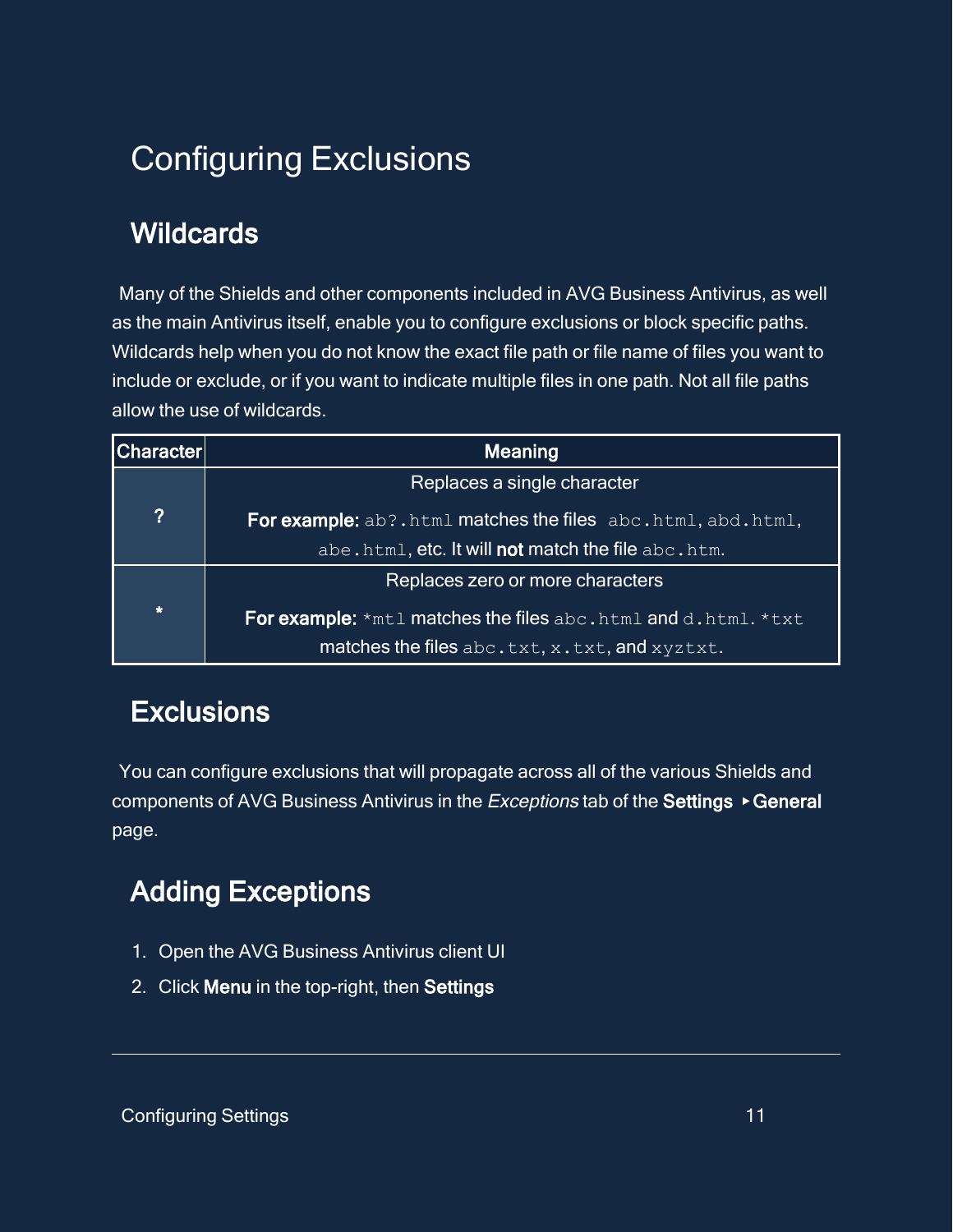- 3. In the General ▸ Exceptions section, click Add Exception, then do one of the following:
	- Enter or browse to a file path you would like to exclude
	- Enter or browse to a folder path you would like to exclude
	- Enter a URL you would like to exclude
- <span id="page-11-0"></span>4. Click Add Exception when you are finished

## Configuring Automatic Updates

<span id="page-11-1"></span>You can automatically update the virus definitions and AVG Business Antivirus program version on your device(s) when new updates are available. You can also set your device (s) to update manually. For more information, see [Updating AVG Business Antivirus.](https://businesshelp.avast.com/Content/Products/AVG_Antivirus/AntivirusManagement/UpdatingAVGBusinessSecurity.htm)

## Configuring Automatic Updates

- 1. Click Menu in the top-right of the UI
- 2. Click Settings
- 3. In the General section, navigate to the Update tab
- 4. Beside the two Check for Updates buttons, click More options
- <span id="page-11-2"></span>5. Select Automatic Update

## Creating and Configuring Scans

You can configure the types of files and programs that are scanned by AVG Business Antivirus in the Scans settings. Therefore, the main details for what will be scanned are configured in the scan settings, while exclusions are configured in the General section.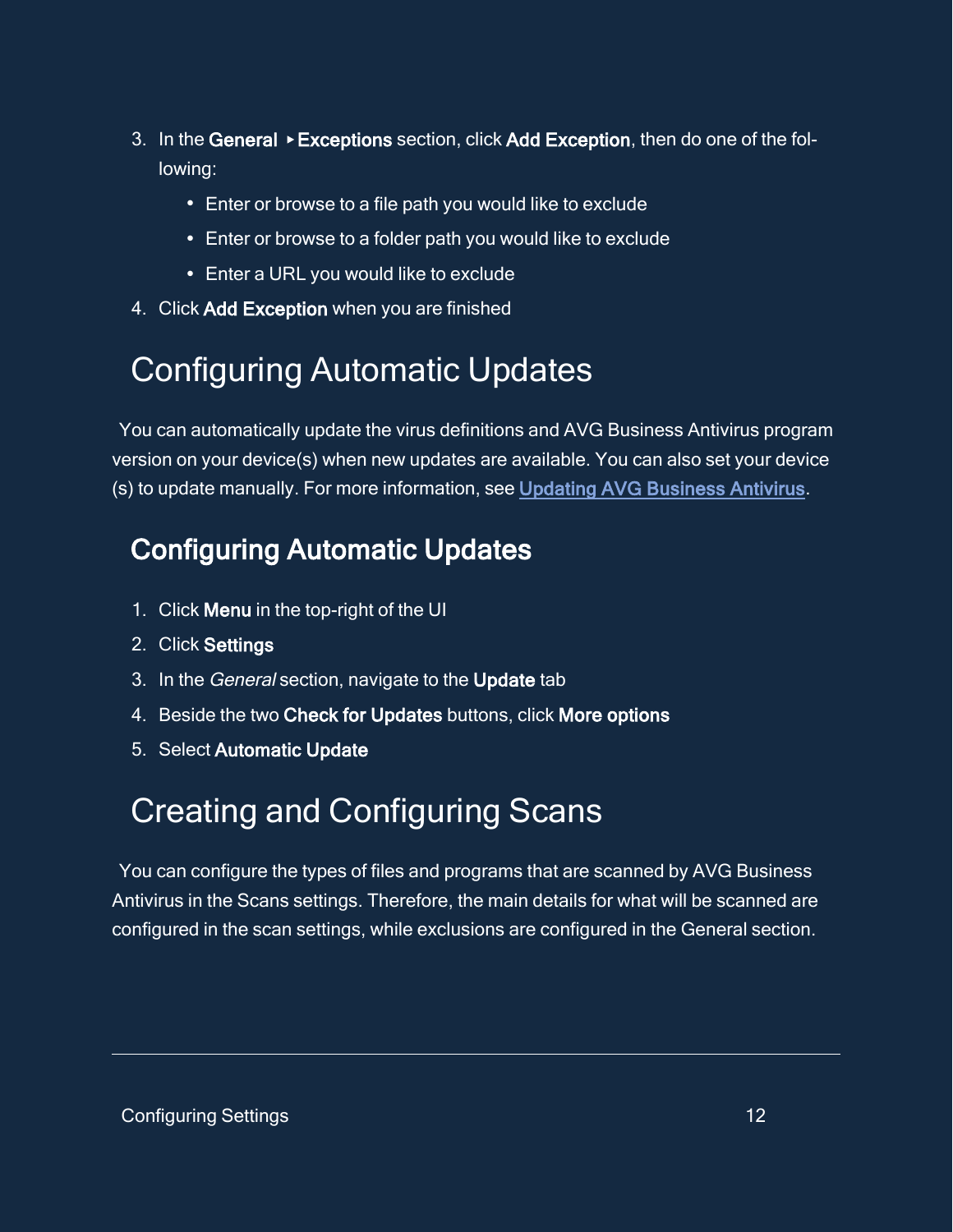## <span id="page-12-0"></span>Types of Scans

- Deep Scan–Run an in-depth scan of your system, checking all hard drives, rootkits, and auto-start programs
- File or Folder Scan–Scans only the folders you select when you initiate the scan
- Explorer Scan–Performs a scan of folders or drives that you specify, but is only available in the Windows context menu when you right-click on a file, folder, or drive
- Boot-time Scan–Run a scan when the device boots up

You can access the settings for the various scan types by clicking Menu ▸ Settings, then navigating to Protection ▸ Virus Scans.

### <span id="page-12-2"></span><span id="page-12-1"></span>Customizing Deep Scans

#### **Sensitivity**

You can determine the sensitivity of the scan by adjusting the scan sensitivity settings. The higher the sensitivity, the higher the protection and potential for false positive malware detections. Reducing the sensitivity reduces the chance of false positive detections, but may also reduce the effectiveness of the scans. Scan sensitivity can be adjusted to Medium, High, or Low sensitivity by dragging the slider.

Scan for potentially unwanted programs (PUPs): enables AVG to scan for programs that are stealthily downloaded with other programs and can perform unwanted activity

Follow links during scan: enables AVG to scan other files used by the files being scanned for potentially harmful content

Test whole files (very slow for big files): enables AVG to scan entire files rather than only the parts typically affected by malicious code

Scan priority: determines how many resources can be utilized by AVG during the scan. Higher priority means a faster scan, but may slow down other processes on the device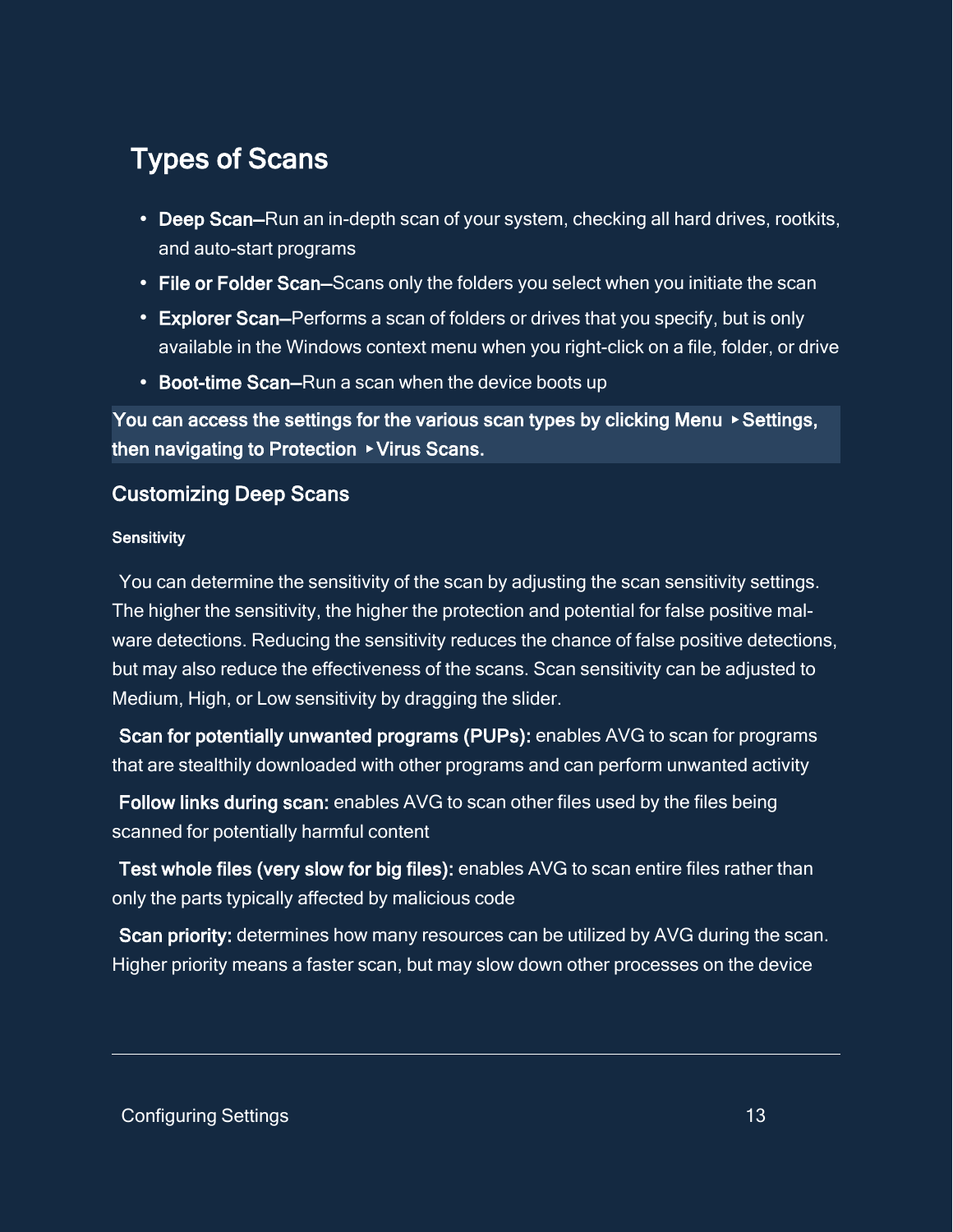#### <span id="page-13-0"></span>Scan Areas

Select or tick the boxes beside the listed areas to include them in your scan. The main area options are:

- All harddisks: enables AVG to scan all hard drives on your PC
- System drive: the options in this section apply to data that is stored on physical devices such as hard drives and USB sticks

The following options for scanning will be applied to the area specified above.

All removable media: enables AVG to scan applications that launch automatically when you insert a USB or other removable device into your PC

Rootkits: enables AVG to scan for hidden threats in the system

UEFI BOOT: enables AVG to scan the main firmware interfaces during boot-up

CD-ROM & DVD drives: enables AVG to scan CD and DVD drives for malicious content

Modules loaded in memory: enables AVG to scan applications and processes that launch after system startup or run in the background

#### <span id="page-13-1"></span>Packers and Archives

In the Packers and Archives section you can specify the compressed file types that you want AVG to unpack during the scan.

- Scan only common installers: scans the contents of executable files utilized when installing applications
- Scan all archives: scans all archive file contents, which may slow down the scan considerably
- <span id="page-13-2"></span>• Don't scan archives: disables AVG from scanning archive files

#### File Types

Specify the file types that are prioritized when scanning your PC for malware: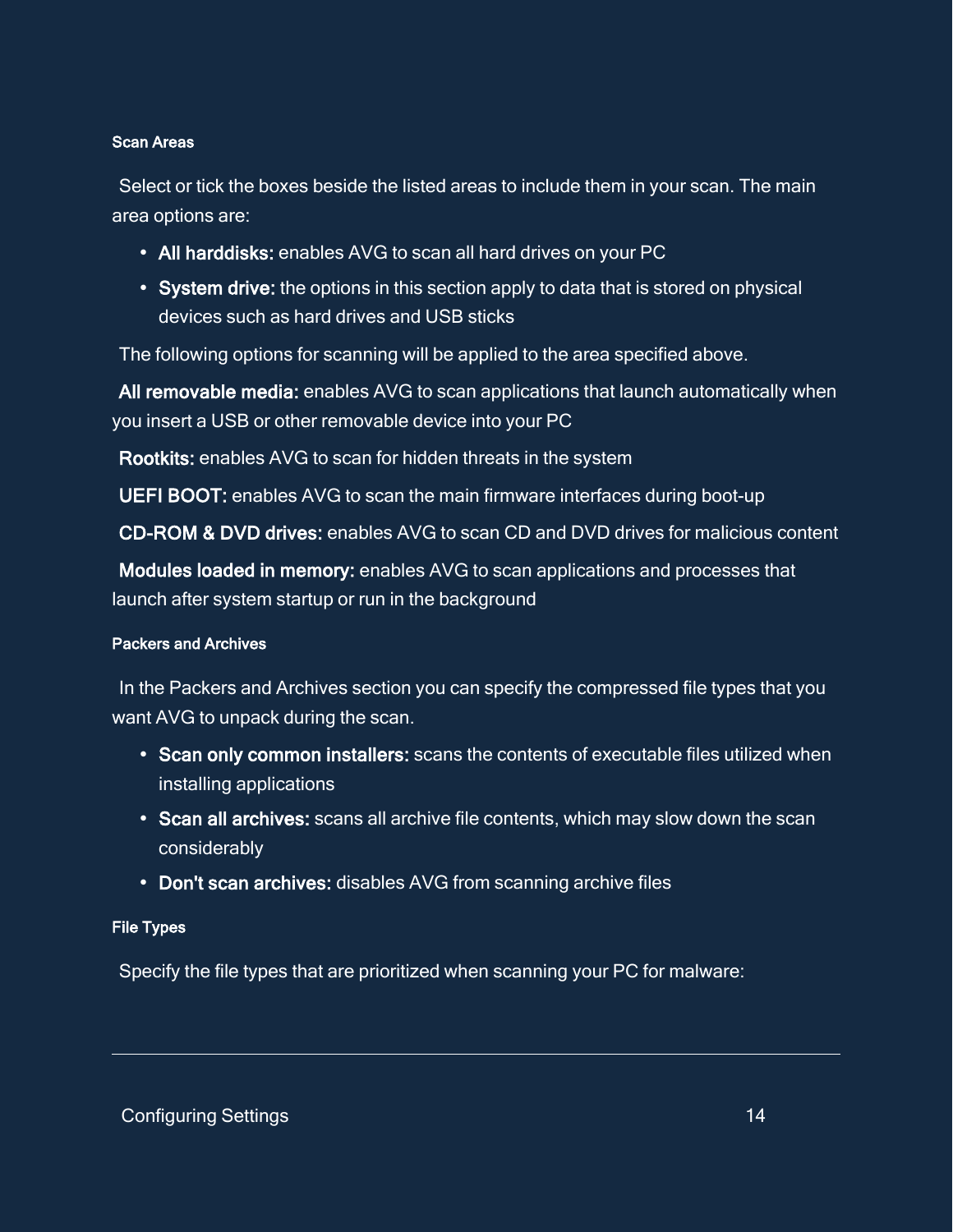- Content based types (slow): scans files that are typically most vulnerable to malware attacks
- Name extension based types (fast): scans files with only risky extensions, such as .exe, .com, .bat
- Scan all files (very slow): scans all files on your PC for malware

Perform automatic actions during this scan: enable this option and define the automatic action when an infected file is found:

- Fix automatically: enables AVG to repair the infected file. If repair is not possible, the file is moved to Quarantine, and if that fails the file is deleted
- Move file to Quarantine: the infected file will not be repaired automatically, but will be moved to Quarantine
- Delete File: AVG will not try to repair the infected file or move it to Quarantine, instead the file will be deleted automatically

Shut down computer after scan finishes: enables AVG to shut down your computer after the scan completes

Generate report file: enables AVG to create and store a report file automatically. The report file location is listed beneath this option.

#### <span id="page-14-0"></span>**Exceptions**

Although it is not recommended to exclude any files or folders from a scan, you can define certain exceptions to temporarily exclude particular files or folders from a scan for troubleshooting purposes. At the bottom of the scan settings page, click View exceptions. From there you can follow the steps in [Configuring Standard Antivirus](https://businesshelp.avast.com/Content/Products/AVG_Antivirus/ConfiguringSettings/ConfiguringStandardAVExclusions.htm)  [Exceptions](https://businesshelp.avast.com/Content/Products/AVG_Antivirus/ConfiguringSettings/ConfiguringStandardAVExclusions.htm).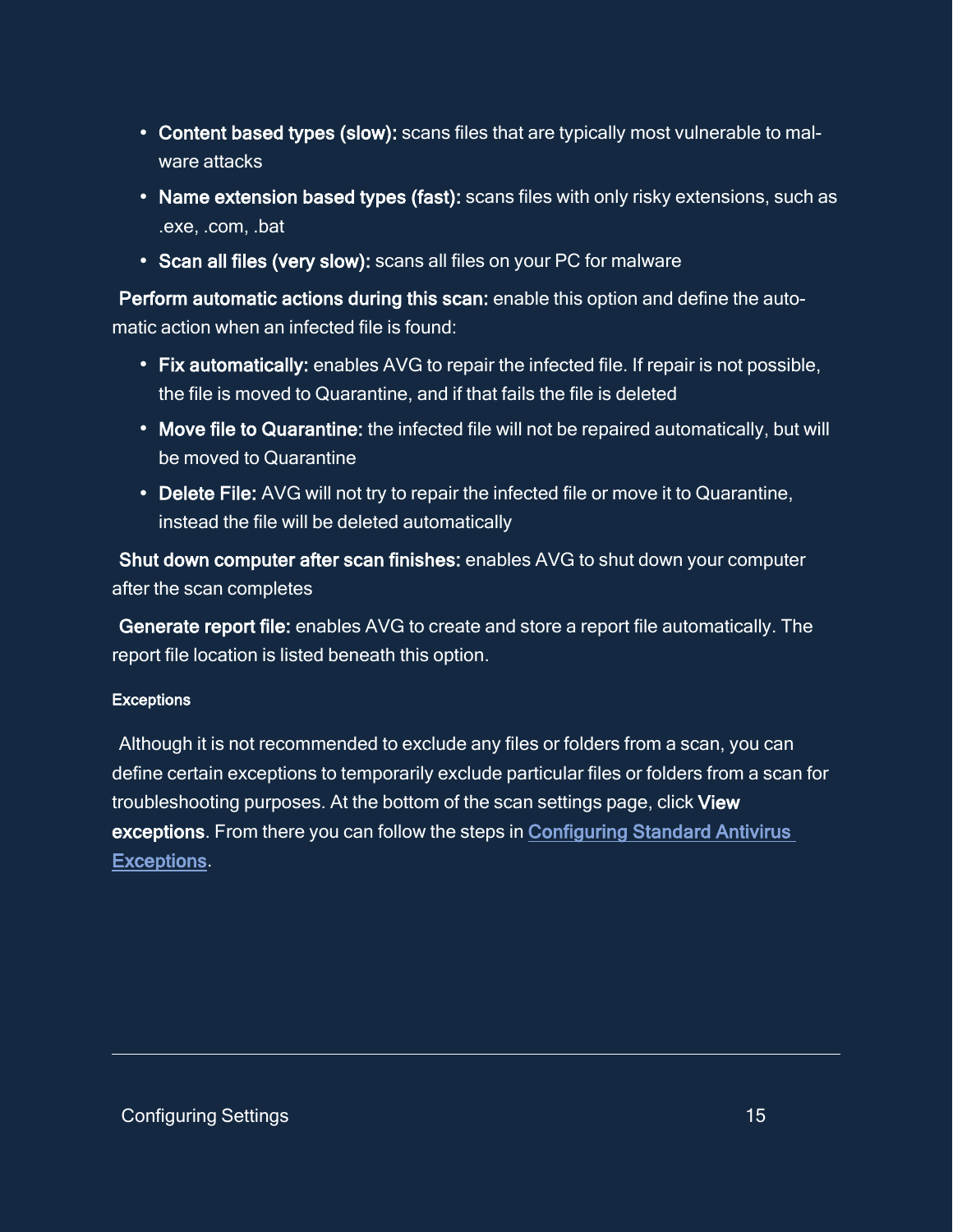## <span id="page-15-1"></span><span id="page-15-0"></span>Customizing File or Folder Scans

#### **Sensitivity**

You can determine the sensitivity of the scan by adjusting the scan sensitivity settings. The higher the sensitivity, the higher the protection and potential for false positive malware detections. Reducing the sensitivity reduces the chance of false positive detections, but may also reduce the effectiveness of the scans. Scan sensitivity can be adjusted to Medium, High, or Low sensitivity by dragging the slider.

Scan for potentially unwanted programs (PUPs): enables AVG to scan for programs that are stealthily downloaded with other programs and can perform unwanted activity

Follow links during scan: enables AVG to scan other files used by the files being scanned for potentially harmful content

Test whole files (very slow for big files): enables AVG to scan entire files rather than only the parts typically affected by malicious code

Scan priority: determines how many resources can be utilized by AVG during the scan. Higher priority means a faster scan, but may slow down other processes on the device

#### <span id="page-15-2"></span>Packers and Archives

In the Packers and Archives section you can specify the compressed file types that you want AVG to unpack during the scan.

- Scan only common installers: scans the contents of executable files utilized when installing applications
- Scan all archives: scans all archive file contents, which may slow down the scan considerably
- <span id="page-15-3"></span>• Don't scan archives: disables AVG from scanning archive files

#### File Types

Specify the file types that are prioritized when scanning your PC for malware: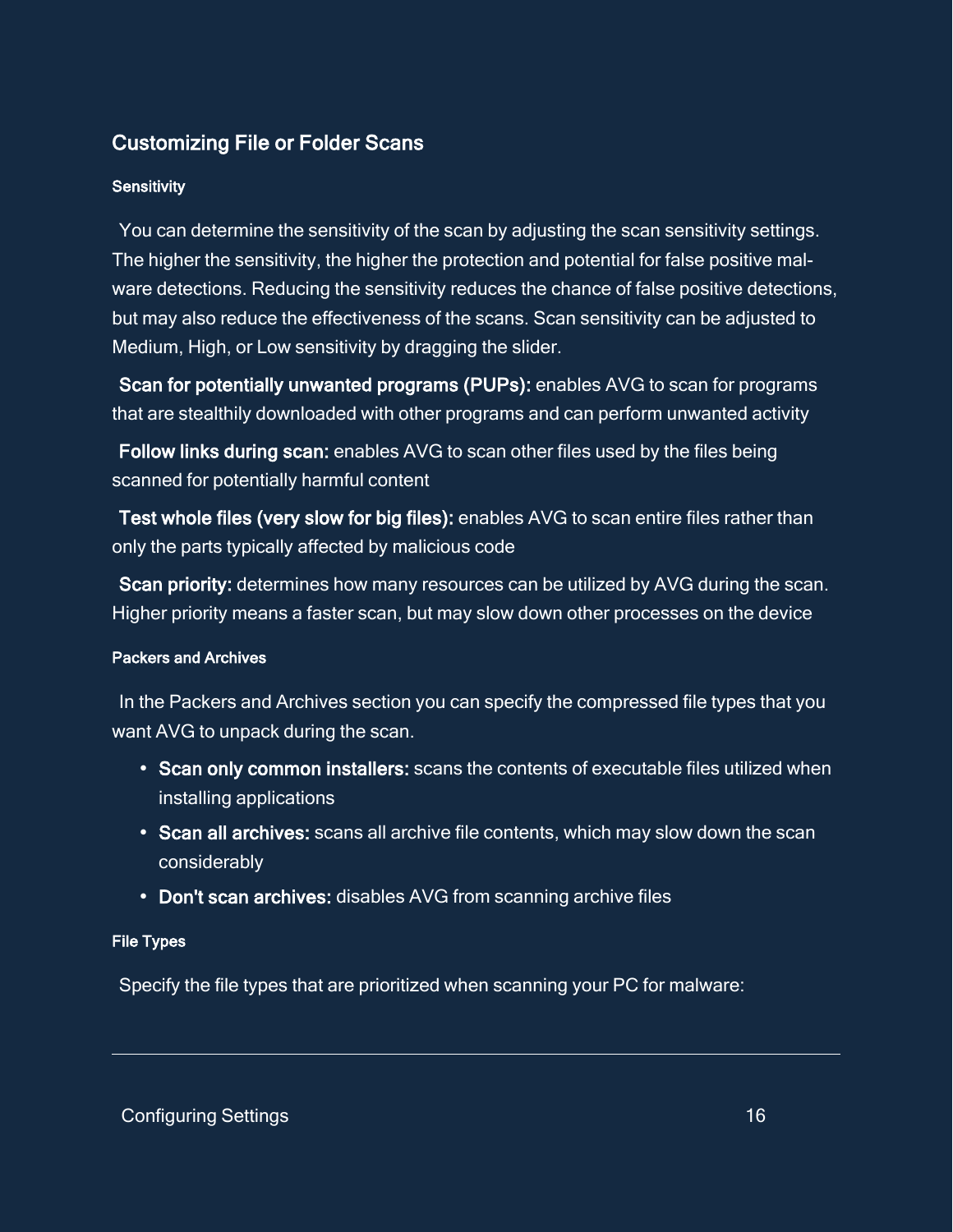- Content based types (slow): scans files that are typically most vulnerable to malware attacks
- Name extension based types (fast): scans files with only risky extensions, such as .exe, .com, .bat
- Scan all files (very slow): scans all files on your PC for malware

Perform automatic actions during this scan: enable this option and define the automatic action when an infected file is found:

- Fix automatically: enables AVG to repair the infected file. If repair is not possible, the file is moved to Quarantine, and if that fails the file is deleted
- Move file to Quarantine: the infected file will not be repaired automatically, but will be moved to Quarantine
- Delete File: AVG will not try to repair the infected file or move it to Quarantine, instead the file will be deleted automatically

Shut down computer after scan finishes: enables AVG to shut down your computer after the scan completes

Generate report file: enables AVG to create and store a report file automatically. The report file location is listed beneath this option.

## <span id="page-16-1"></span><span id="page-16-0"></span>Customizing Explorer Scans

#### **Sensitivity**

You can determine the sensitivity of the scan by adjusting the scan sensitivity settings. The higher the sensitivity, the higher the protection and potential for false positive malware detections. Reducing the sensitivity reduces the chance of false positive detections, but may also reduce the effectiveness of the scans. Scan sensitivity can be adjusted to Medium, High, or Low sensitivity by dragging the slider.

Scan for potentially unwanted programs (PUPs): enables AVG to scan for programs that are stealthily downloaded with other programs and can perform unwanted activity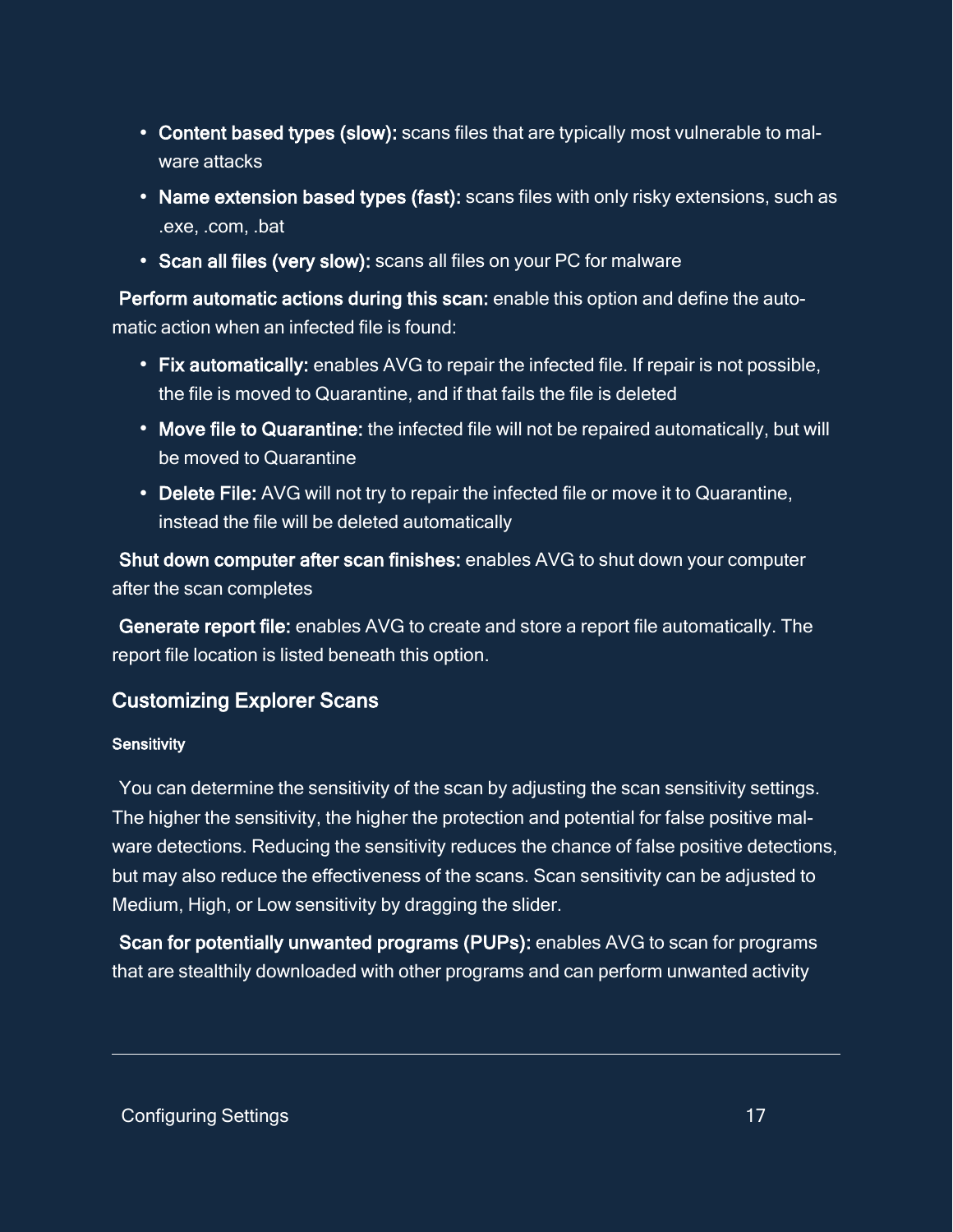Follow links during scan: enables AVG to scan other files used by the files being scanned for potentially harmful content

Test whole files (very slow for big files): enables AVG to scan entire files rather than only the parts typically affected by malicious code

Scan priority: determines how many resources can be utilized by AVG during the scan. Higher priority means a faster scan, but may slow down other processes on the device

#### <span id="page-17-0"></span>Packers and Archives

In the Packers and Archives section you can specify the compressed file types that you want AVG to unpack during the scan.

- Scan only common installers: scans the contents of executable files utilized when installing applications
- Scan all archives: scans all archive file contents, which may slow down the scan considerably
- <span id="page-17-1"></span>• Don't scan archives: disables AVG from scanning archive files

#### File Types

Specify the file types that are prioritized when scanning your PC for malware:

- Content based types (slow): scans files that are typically most vulnerable to malware attacks
- Name extension based types (fast): scans files with only risky extensions, such as .exe, .com, .bat
- Scan all files (very slow): scans all files on your PC for malware

Perform automatic actions during this scan: enable this option and define the automatic action when an infected file is found:

• Fix automatically: enables AVG to repair the infected file. If repair is not possible, the file is moved to Quarantine, and if that fails the file is deleted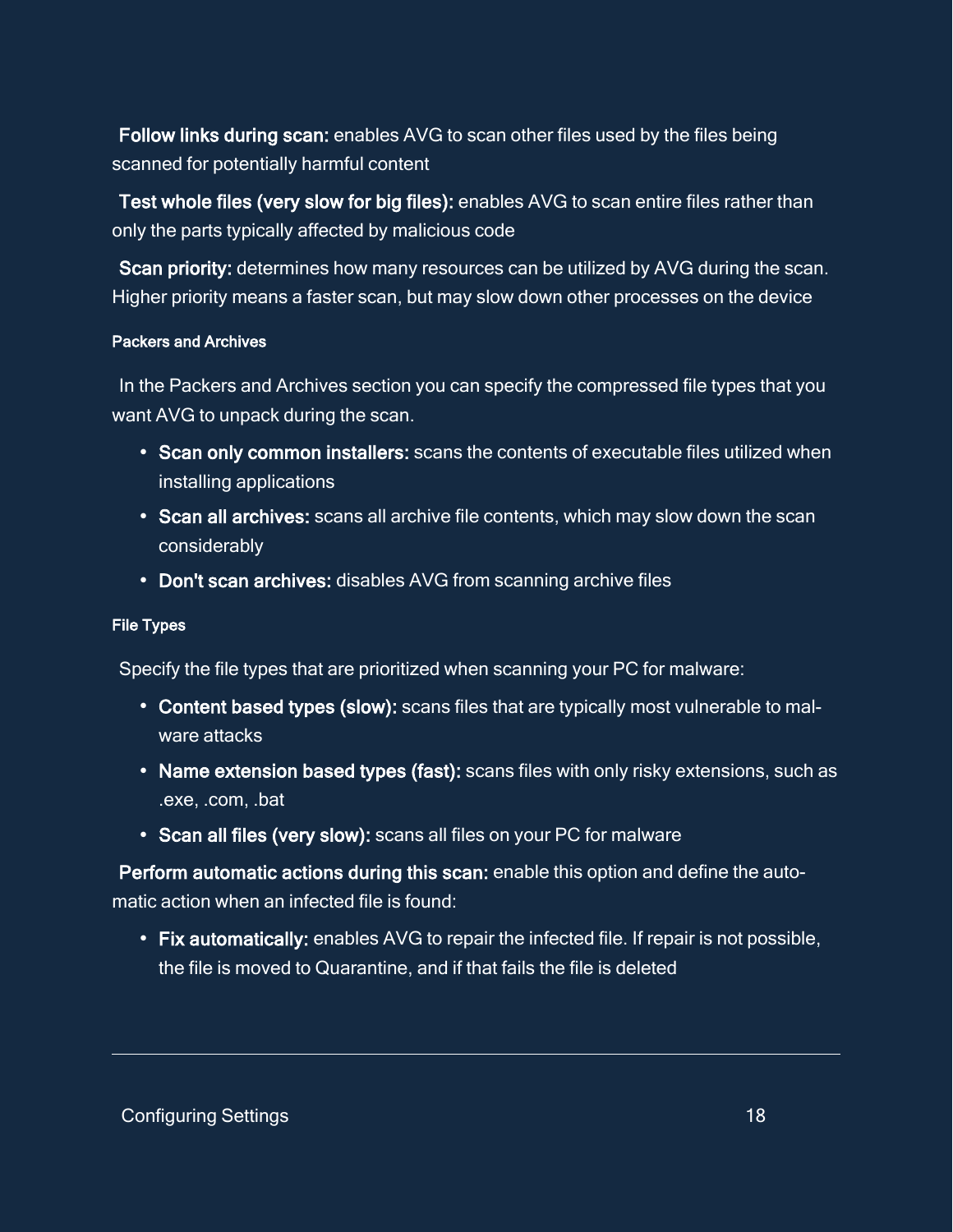- Move file to Quarantine: the infected file will not be repaired automatically, but will be moved to Quarantine
- Delete File: AVG will not try to repair the infected file or move it to Quarantine, instead the file will be deleted automatically

Shut down computer after scan finishes: enables AVG to shut down your computer after the scan completes

Generate report file: enables AVG to create and store a report file automatically. The report file location is listed beneath this option.

### <span id="page-18-1"></span><span id="page-18-0"></span>Customizing Boot-time Scans

#### **Sensitivity**

You can determine the sensitivity of the scan by adjusting the scan sensitivity settings. The higher the sensitivity, the higher the protection and potential for false positive malware detections. Reducing the sensitivity reduces the chance of false positive detections, but may also reduce the effectiveness of the scans. Scan sensitivity can be adjusted to Medium, High, or Low sensitivity by dragging the slider.

Scan for potentially unwanted programs (PUPs): enables AVG to scan for programs that are stealthily downloaded with other programs and can perform unwanted activity

Unpack archive files: enables AVG to extract ('unpack') files and folders from archives for scanning

#### <span id="page-18-2"></span>Scan Areas

Select or tick the boxes beside the listed areas to include them in your scan. The main area options are:

- All harddisks: enables AVG to scan all hard drives on your PC
- System drive: the options in this section apply to data that is stored on physical devices such as hard drives and USB sticks

The following options for scanning will be applied to the area specified above.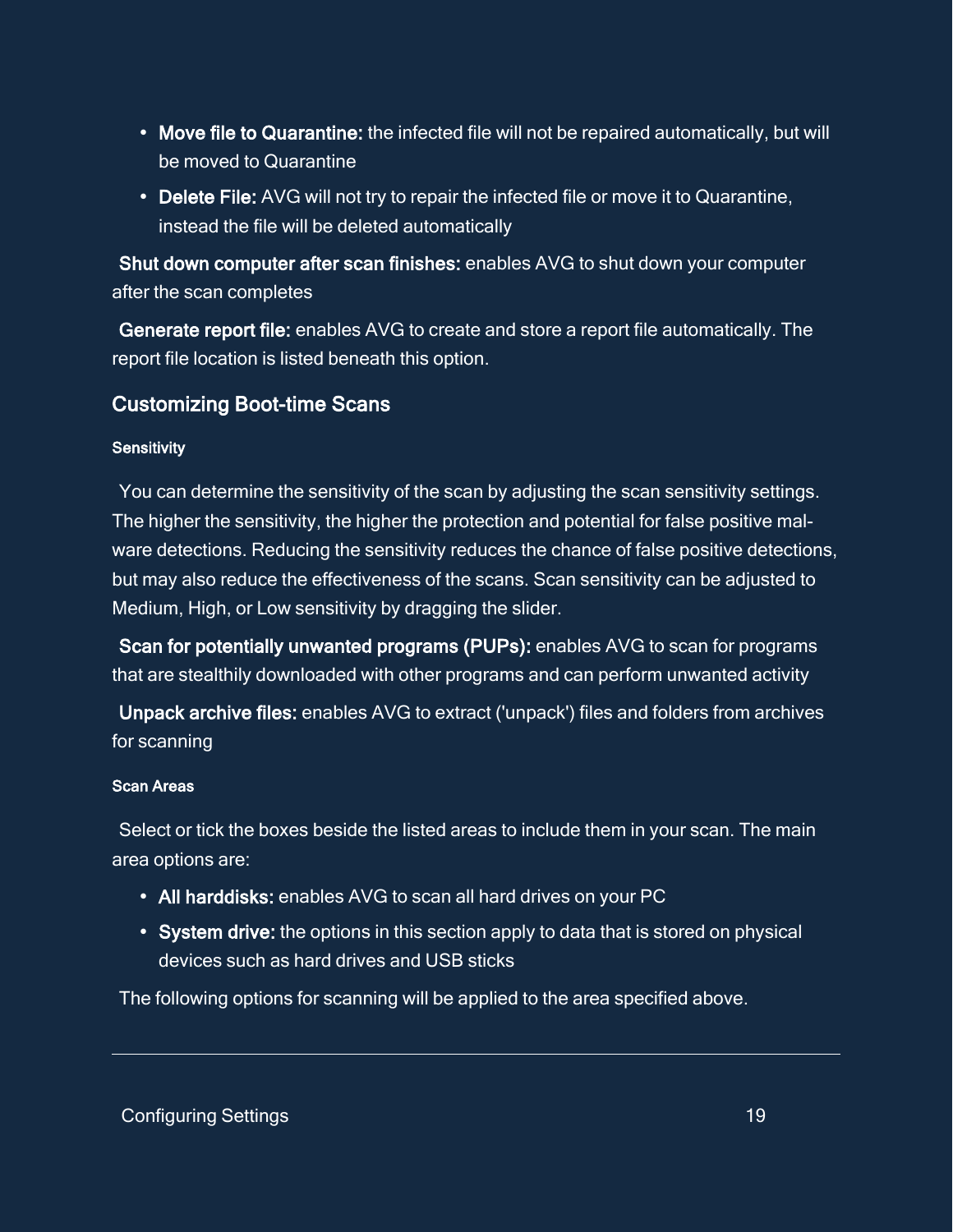### Auto start programs: enables AVG to check all auto-start programs

Perform automatic actions during this scan: enable this option and define the automatic action when an infected file is found:

- Fix automatically: enables AVG to repair the infected file. If repair is not possible, the file is moved to the Virus Chest, and if that fails the file is deleted
- Move file to Virus Chest: the infected file will not be repaired automatically, but will be moved to the Virus Chest
- Delete File: AVG will not try to repair the infected file or move it to the Virus Chest, instead the file will be deleted automatically

There are many more features and options available in AVG Business Antivirus. For more information, please see our Knowledge Base at

<https://businesshelp.avast.com/>.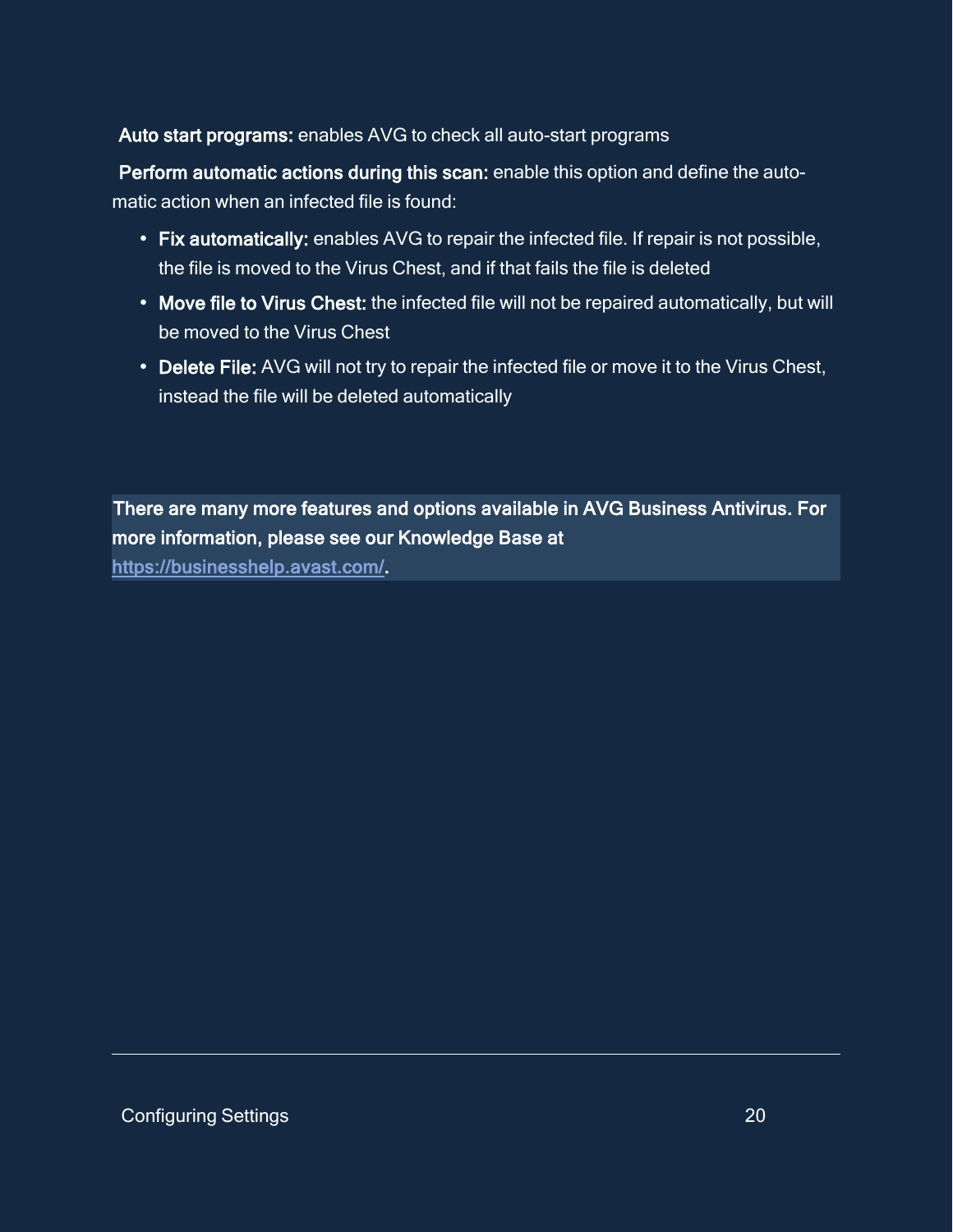## <span id="page-20-0"></span>**Glossary**

### A

## Anti-spam

Antivirus component designed to scan outgoing and incoming emails for threats.

### **Antivirus**

A service which keeps devices safe from viruses and other threats. Requires regular virus definition updates to be effective.

#### av

A service which keeps devices safe from viruses and other threats. Requires regular virus definition updates to be effective.

## Avast Business Antivirus

A service which keeps devices safe from viruses and other threats. Requires regular virus definition updates to be effective.

## AVG Business Antivirus

A service which keeps devices safe from viruses and other threats. Requires regular virus definition updates to be effective.

### D

### **Device**

Personal computers, laptops, or server devices you would like to add to your network.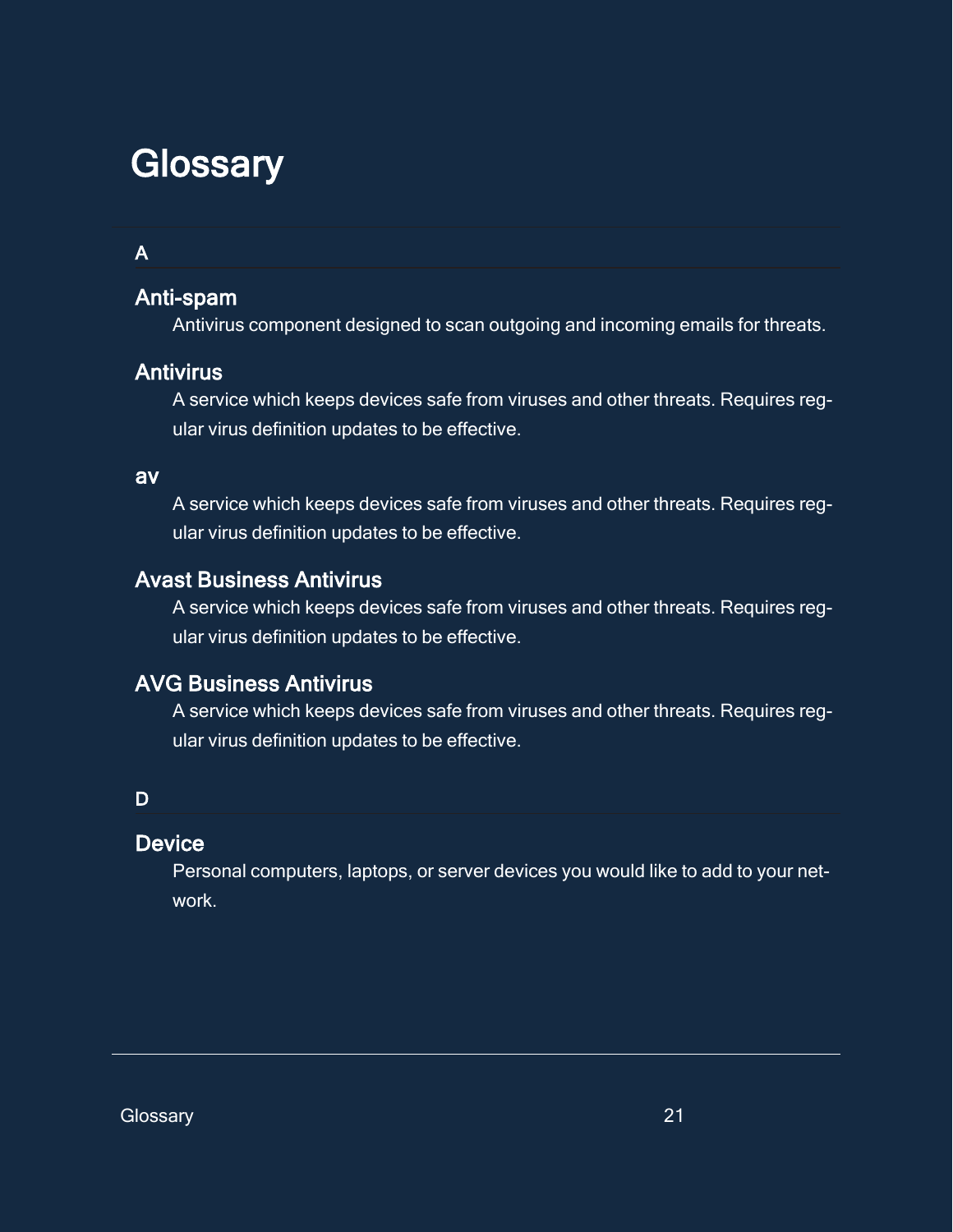#### E

### Exception

Individual or uncategorized websites, files, etc allowed or blocked by Antivirus.

### Exclusion

Individual or uncategorized websites, files, etc allowed or blocked by Antivirus.

### F

### **Firewall**

Antivirus component which scans all outgoing and incoming traffic to a device for threats.

### G

### **Group**

Organizational structure used for managing numbers of devices on a network. Your Console comes with a default group which can be renamed, but cannot not be deleted.

### L

## License

The type of subscription you have for a specific, paid Avast or AVG product.

### Local Update Server

Device(s) in your network designated by your Console to download, deploy to, or scan other networked machines.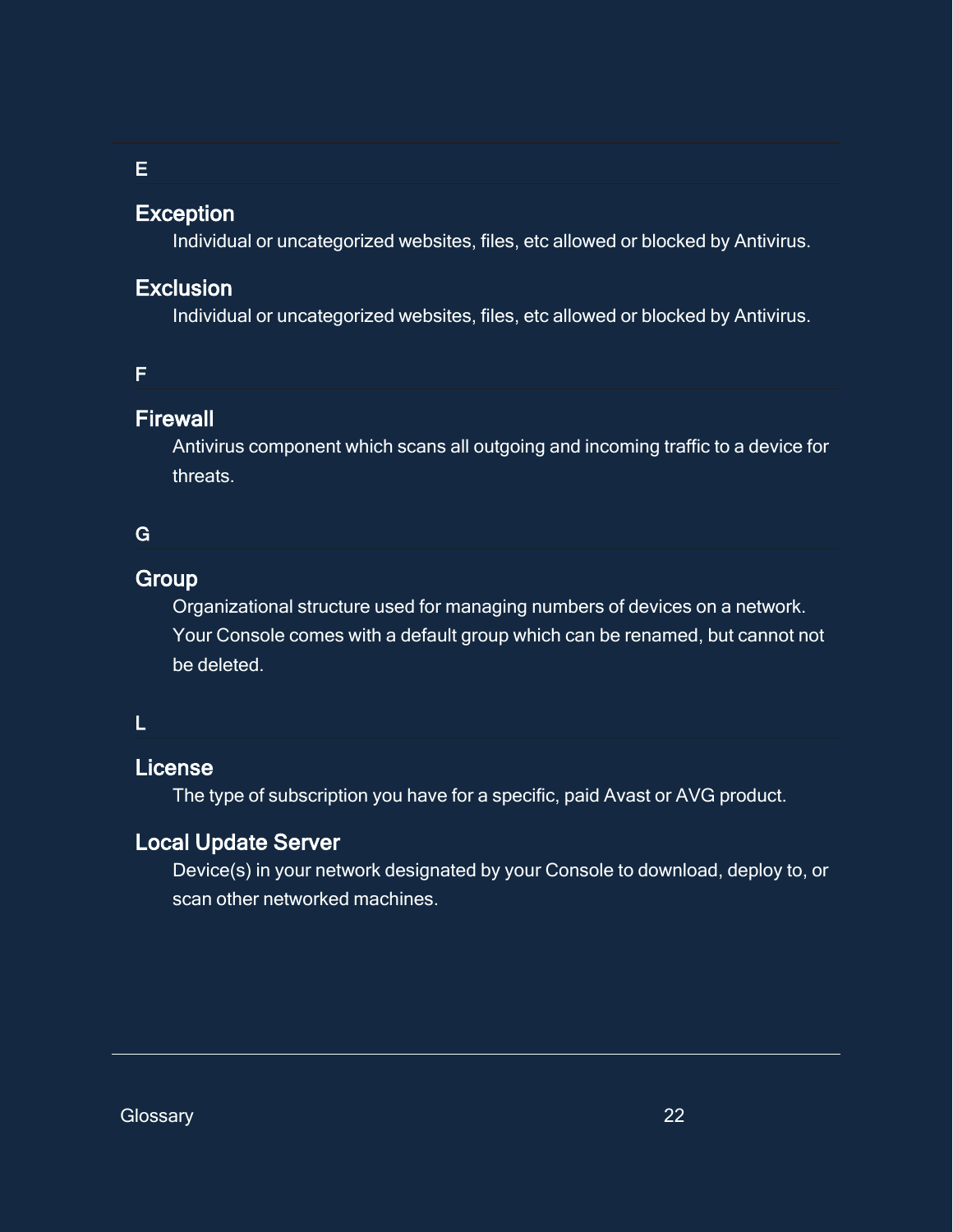### Master Agent

Device(s) in your network designated by your Console to download, deploy to, or scan other networked machines.

#### P

## **Policy**

A set of settings applied to device(s) from your Console to automate client-side Antivirus processes.

### Potentially Unwanted Program

Programs which sometimes act similarly to malware or spyware, usually installed as part of another installation.

#### PUP

Programs which sometimes act similarly to malware or spyware, usually installed as part of another installation.

#### Q

#### **Quarantine**

Component of Antivirus which quarantines potentially infected files until it has been determined that it is safe to permanently delete them, either manually or according to a schedule.

### R

### Remote Deployment

Method of installing Antivirus from your Console to all chosen devices on the local network, only available when a device on the network already has Antivirus